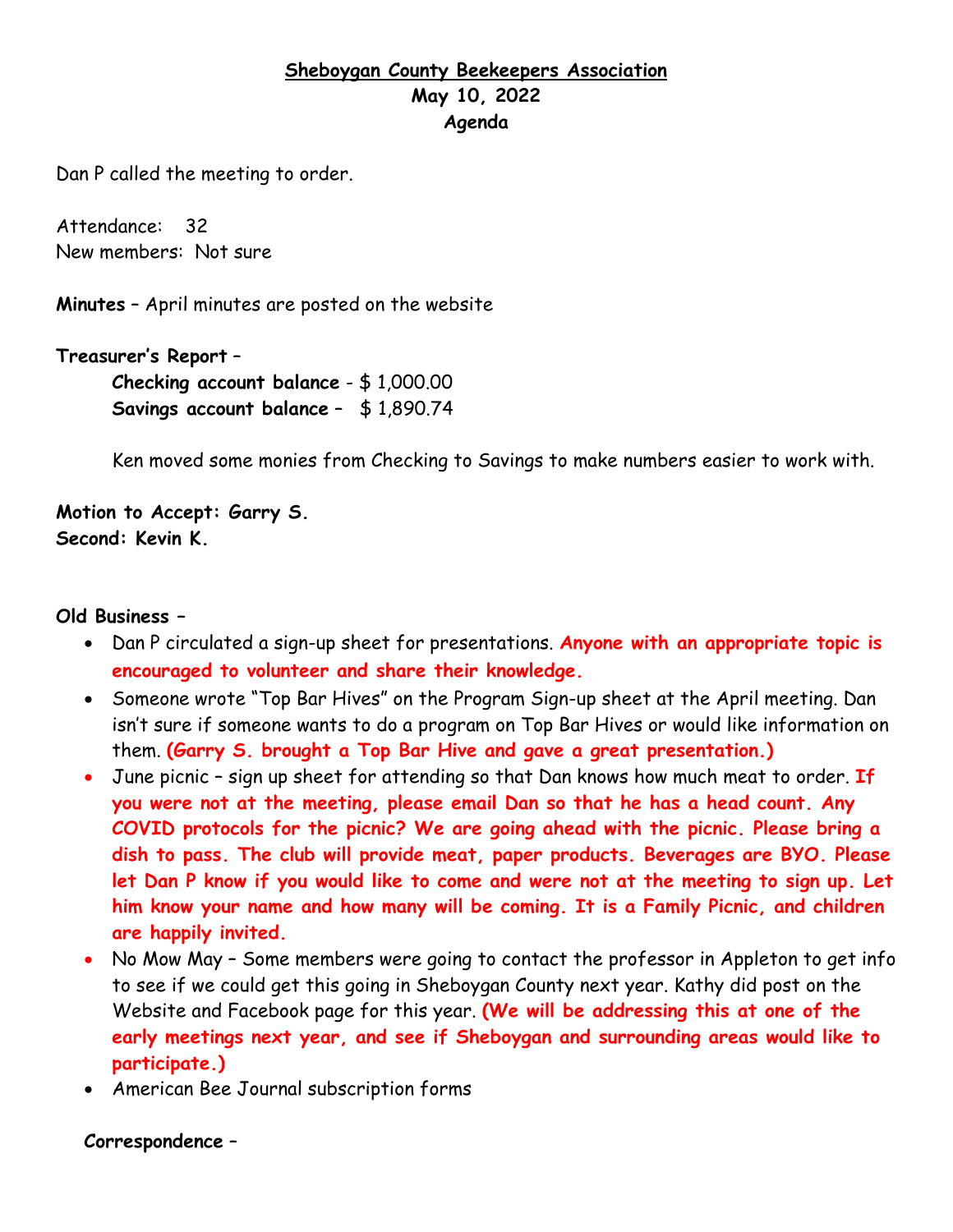- Kathy sent out forms for American Bee Journal.
- Dan P sent a thank you to Let It Bee for their program in April.

## **New Business** –

- Possible programs July Garry O from HONEY Land Farms presentation about his beekeeping trip to Slovania. Tim Wilbanks from Heritage Honeybee presentation on beekeeping – sometime between August and October. **Anyone else that would like to do a program for the club is more than welcome. Contact Dan P.**
- Jo F has a request for volunteers to help with the Historical Museum and Mead Library. What they need is people who know about native wildflowers. Garden clubs or other locals who might have extra plants that they need to thin or seeds.They want to put native wildflowers to feed the pollinators, but they aren't experienced and are looking for help. I have one local friend who will donate some plants and give advice. I was asking the club if they knew anyone in Sheboygan who might also be able to help. If these ideas get put in, after the lawns are overseeded with clover and the native wildflower gardens are in, the club could send them one of the letters of gratitude that was put together by Elizabeth Dietz. **Contact JO for info.**

## **Questions sent from membership – none**

**Hive report**s – Most members are feeding. There was some issue with the cold weather that we had when bees were arriving, but most we happy to see their bees more active in the warmer weather.

These are results for the Hive reports. I had a little trouble keeping up, so this is the best that I can do. It's kind of difficult with not knowing everyone by name and number flying around. I apologize if I missed anyone. The first number is hives over winter; the second number is hives added.

Jason – 5 hives adding 2 – look good; Dan H. – 6-1; Al S. – 1; Andrew 2 packages; Julie C. 2 nucs doing well; Judy R. – 2 nucs – doing well, added 2 supers; the Drewrys – 4 – added 1, then it snowed, doing well; Matt?? – hives active; Derek – picking up bees on Saturday; Katie – 1 and added 1; Kevin 20 – missing some queens; Brian and Denise – 1 hive; Carl and Lois I didn't get; Garry S 6 – going to split, getting queens, 7 packages – doing well; Rebich – 7 – doing fine; Matt – 2 hives pkg and nuke seem fine; Paul & Courtney – 1 hive when it was really cold, doing well today; Travis & Crystal – 3 nukes before a storm, Let It Bee delivered more bees to there.; Ken B – 1 – added 1 package; Lydia – 2 nucs – look good

**Program – Garry S demonstrated his Top Bar Hive.**